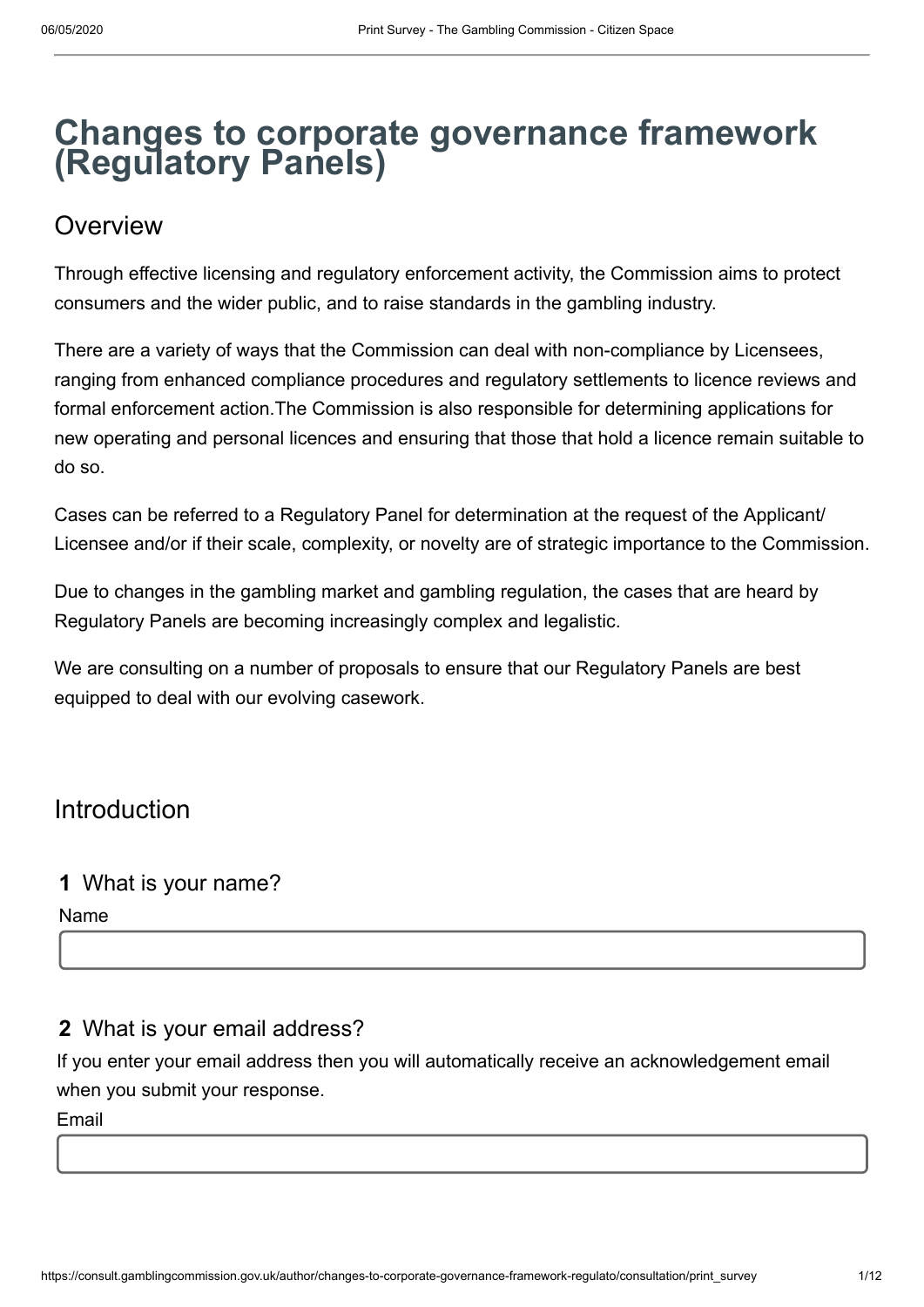# **3** What is your organisation?

### **Organisation**

### **4** Privacy notice

As part of this call for evidence, we may decide to publish your name and organisation on our website to indicate that you have responded to this consultation. We have asked you to indicate your consent to the Commission publishing your name and organisation to indicate you have responded to this call for evidence.

(Required)

*Please select only one item*

I CONSENT to the publication of my name and organisation to indicate I responded to this consultation

I DO NOT CONSENT to the publication of my name and organisation to indicate I responded to this consultation

### **Privacy and cookies**

**<https://www.gamblingcommission.gov.uk/Footer/Privacy-and-cookies.aspx>** *<https://www.gamblingcommission.gov.uk/Footer/Privacy-and-cookies.aspx>*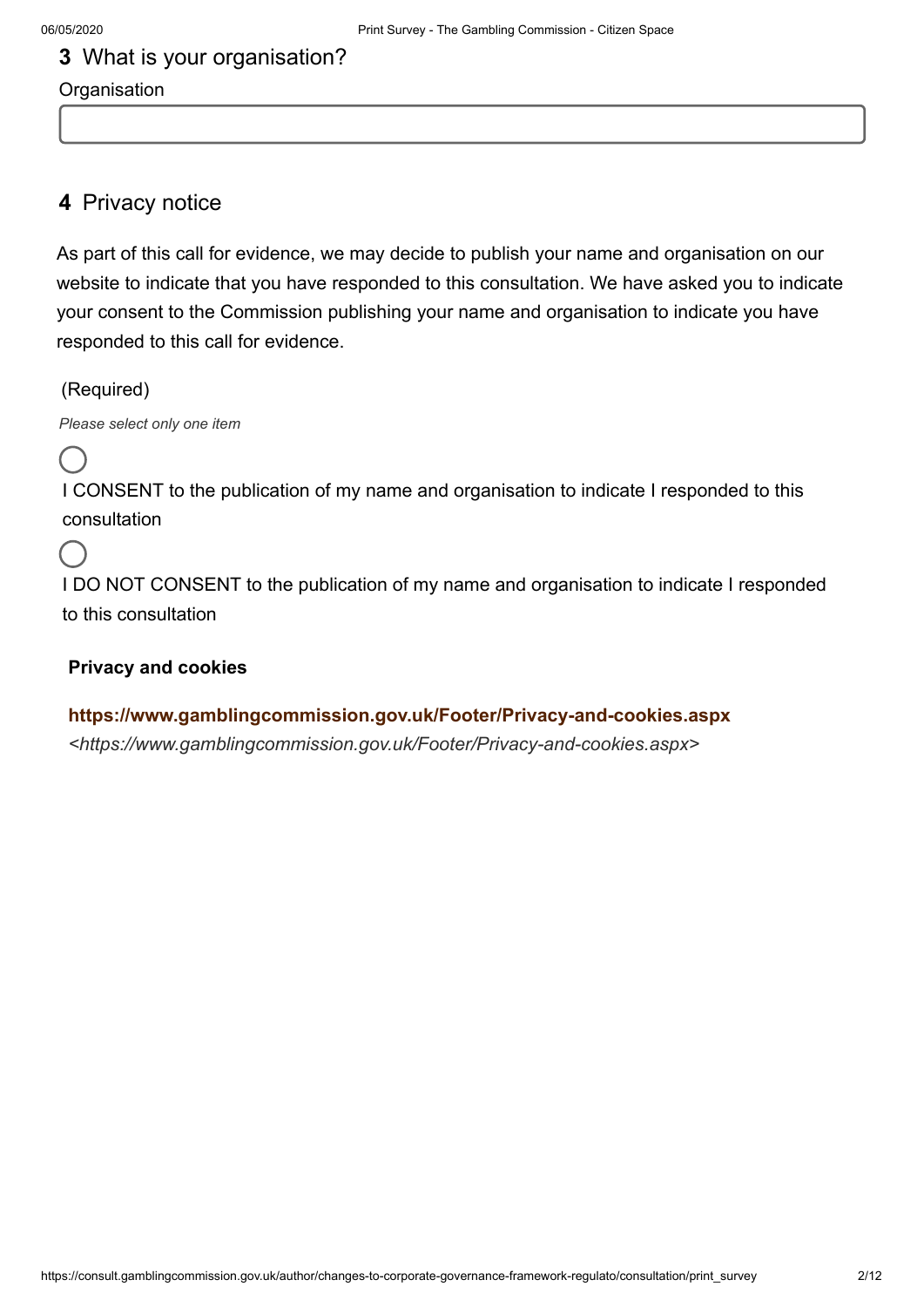# **Background**

Regulatory Panels, comprised of Commissioners, provide the opportunity for applicants / licensees to attend an oral hearing to challenge the decisions Commission staff are minded to take in enforcement and licensing cases.

Sch.4 para. 8(1) of the Gambling Act 2005 sets out the statutory regime for delegated decision making and guides our approach to Panels. The Commission may delegate any of its functions to:

- (a) a Commissioner
- (b) a committee of the Commission consisting of—
	- (i) commissioners, or
	- (ii) a mixture of one or more commissioners and one or more employees

#### or

(c) an employee of the Commission

Under legislation the Commission is not empowered to have panel hearings heard by a formally independent panel. There is a route of external appeal for licensees or applicants to the First Tier Tribunal from any decisions made by the Panel.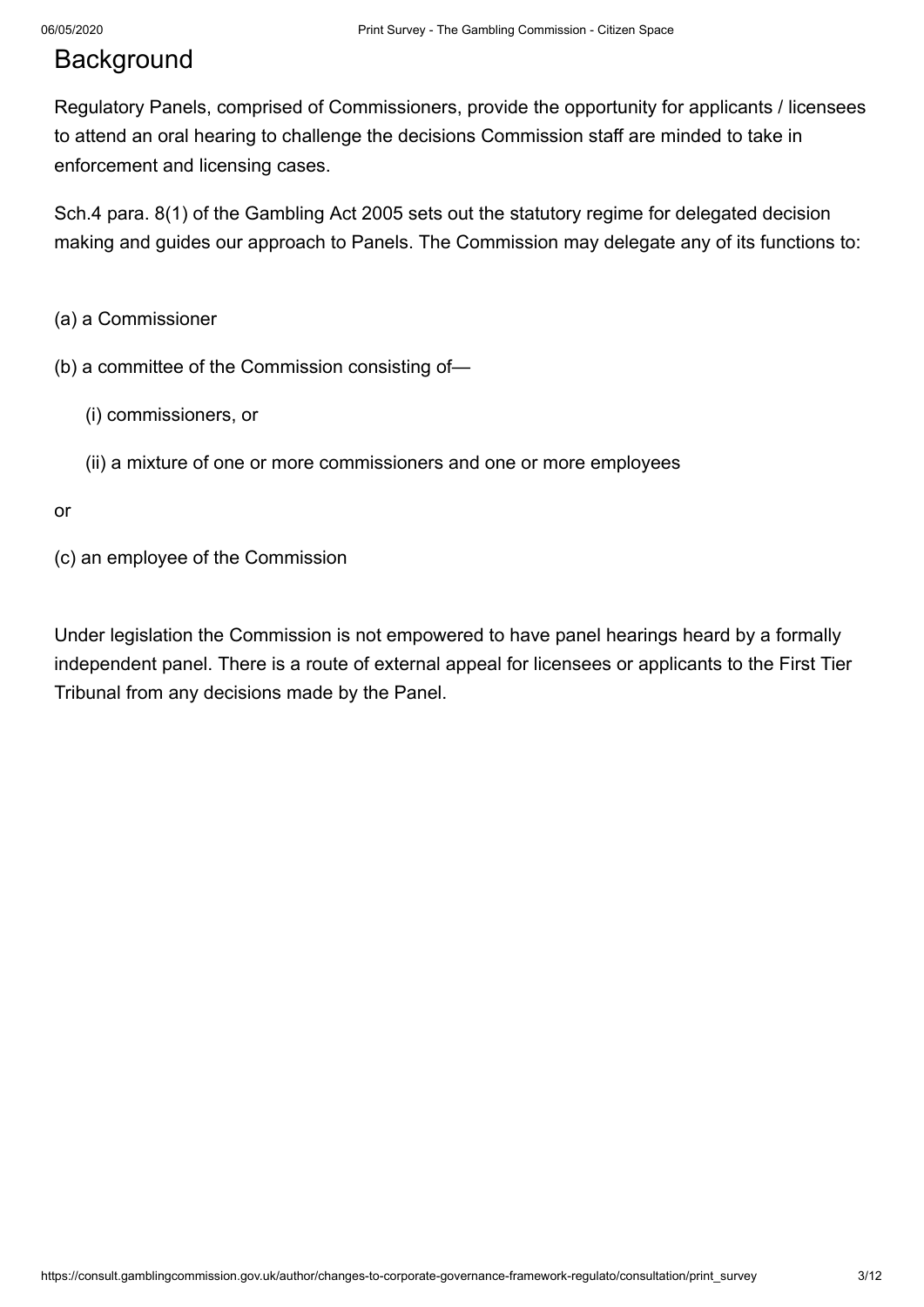# Our proposals

Under the proposals we shall employ between four and six Adjudicators, who are legally qualified persons employed solely for the purposes of sitting on Regulatory Panels.

The quorum for conduct of any business by the Regulatory Panel is proposed as one Commissioner and one Adjudicator for matters relating to an operating licence and one Adjudicator for matters relating to a personal licence.

Usually, for an operator enforcement case or an operator licensing case, quorum will be one Commissioner and one Adjudicator and for a personal licence case (either enforcement or licensing application), quorum will usually be one Adjudicator.

The reason for the proposed difference in quorum is based on our experience of the likely complexity of these different types of hearing.

We propose that a Regulatory Panel may also occasionally be asked by Commission staff to provide steers on regulatory settlement proposals / indication of an appropriate figure for a financial penalty (on the condition that a differently constituted panel would hear any subsequent enforcement case) when necessary. Delegation for approval of settlements will remain with Executive Directors.

We would retain the option for a legal adviser to attend Panel hearings, but the presumption is that ordinarily a legally qualified panel member would provide the legal advice to the Panel. As occurs now, this advice would need to be announced to both parties.

Advantages to this option:

(a) a mixed Panel will bring a broader range of combined experience and ensure such skills do not atrophy by being regularly utilised

(b) greater availability of Panel members to hear cases brings more flexibility in listing cases and shorter waiting times for hearings

(c) the mixed Panel model is adopted by a number of other regulators

(d) saving on costs of legal adviser to Panel meaning that costs awarded against the losing party will be lower overall

We are satisfied that this proposal represents a cost-effective way of conducting hearings. In order to be open and transparent, we have set out our estimate of costs and savings below.

#### **Ongoing costs:**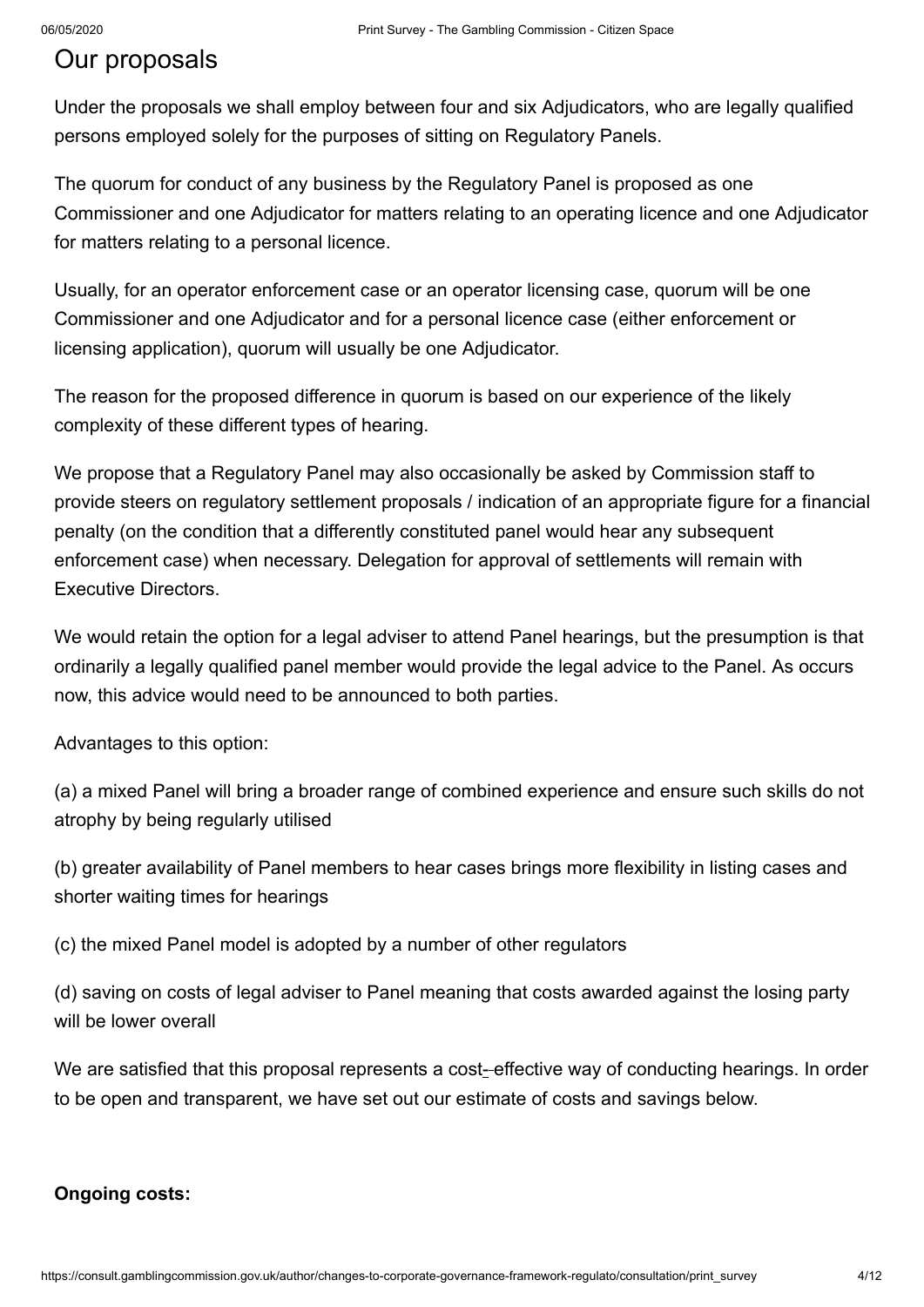(a) Day rate for legally qualified adjudicator bearing in mind case volume, and depending on the quality of applicant sought. Based on an average salary for this type of work (38 days per annum), we might budget an extra £40,000 for a year's adjudications.

 (b) In addition, we would need to have at least one training day per annum (6 x day rate, plus Commission staff costs of facilitating this)

(c) Time will be needed for Board oversight of the Panel members, including:

 i. Each member to be observed and performance reviewed by the Chair of the Panel, with the Chair observed by the Chair of the Commission during their term for appraisal purposes

ii. Annual report to Board

(d) Overheads relating to their status as employees, agents or contractors. We would propose to model the employment contract on our existing contracts e.g. advisory panels/ independent members.

(e) Governance time in managing the Panel, appointing hearing dates etc – assume this would be like-for-like as against existing arrangements.

(f) Recruitment time / costs on a three-year cycle once their terms expire, assuming there is no need to terminate early, as per the above item.

#### **Savings:**

Savings would be made in not having a separate legal adviser to the panels. As external panel legal advice costs range from £2,000 per case to £10,000 for the most complex cases, we would estimate this saving would contribute approximately £30,000 towards the annual cost of the panel.

The decision as to whether we pay Panel members for time incurred if the hearing does not take place (due to the licensee, for example, abandoning their opposition in the meantime) has the potential to impact on actual costs.

The above figures do not account for hearings abandoned at that stage and there are usually two to three such hearings per year. It is proposed that we pay for work done once the papers have been provided to Panel members - if we do not offer to pay for time incurred, this will have a detrimental effect on the attractiveness of the role.

In the same way as we currently recover costs, some of the above costs may be recovered from operators in some cases. This would be where:

(a) costs can fairly be attributed to a particular enforcement case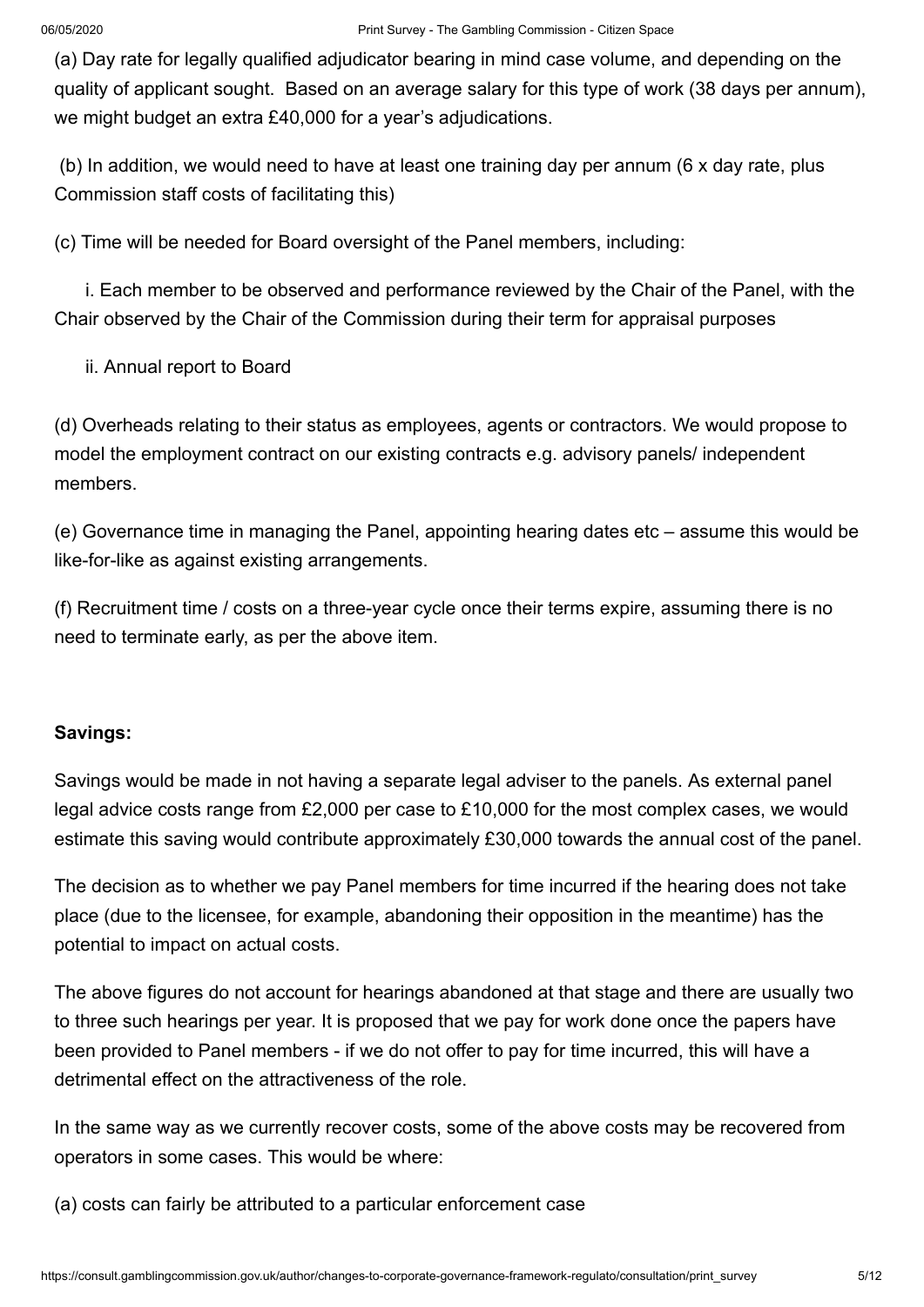(b) the official's decision on breach is upheld

(c) a fine is ordered to be paid;

- (d) the fine is in excess of investigation costs; and
- (e) the fine is in fact paid in full.

In order to improve how we regulate, and to provide further clarity to applicants and licensees on how the Panel will decide on matters of procedure, we have set out some proposed changes.

In particular, we are looking to expand the sections on 'Documentary and other evidence' and 'Representations and evidence', and the circumstances in which it will be possible to admit late evidence.

In respect of regulatory decisions, we have proposed further guidance in the financial penalties section in terms of representations. We have also proposed extended timescales for submission of bundles prior to the hearing, payment of financial penalties and dates for decisions.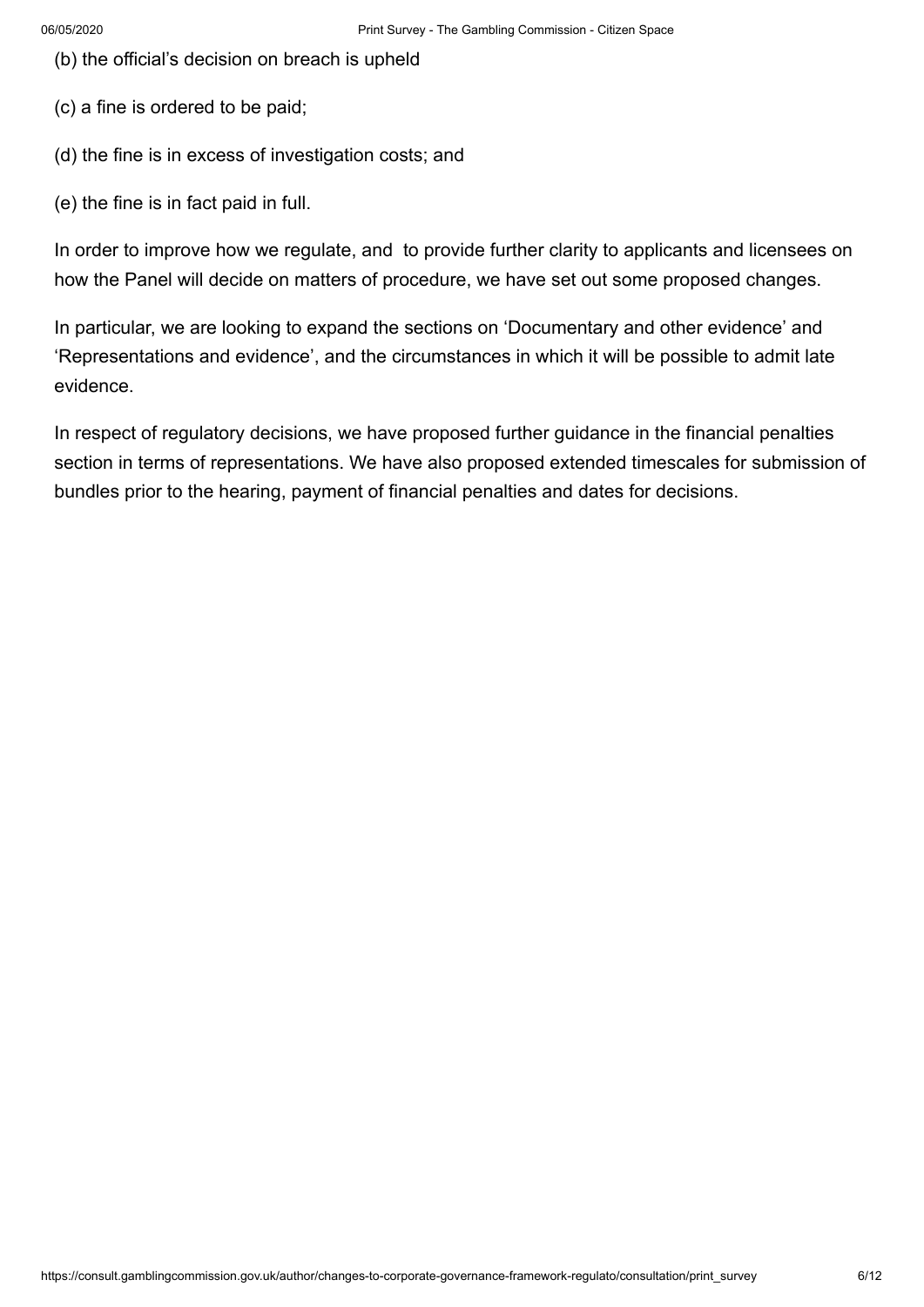**5** Proposed changes to the Scheme of Delegation of licensing and regulatory decisions in respect of gambling

### **PDF of tracked changes**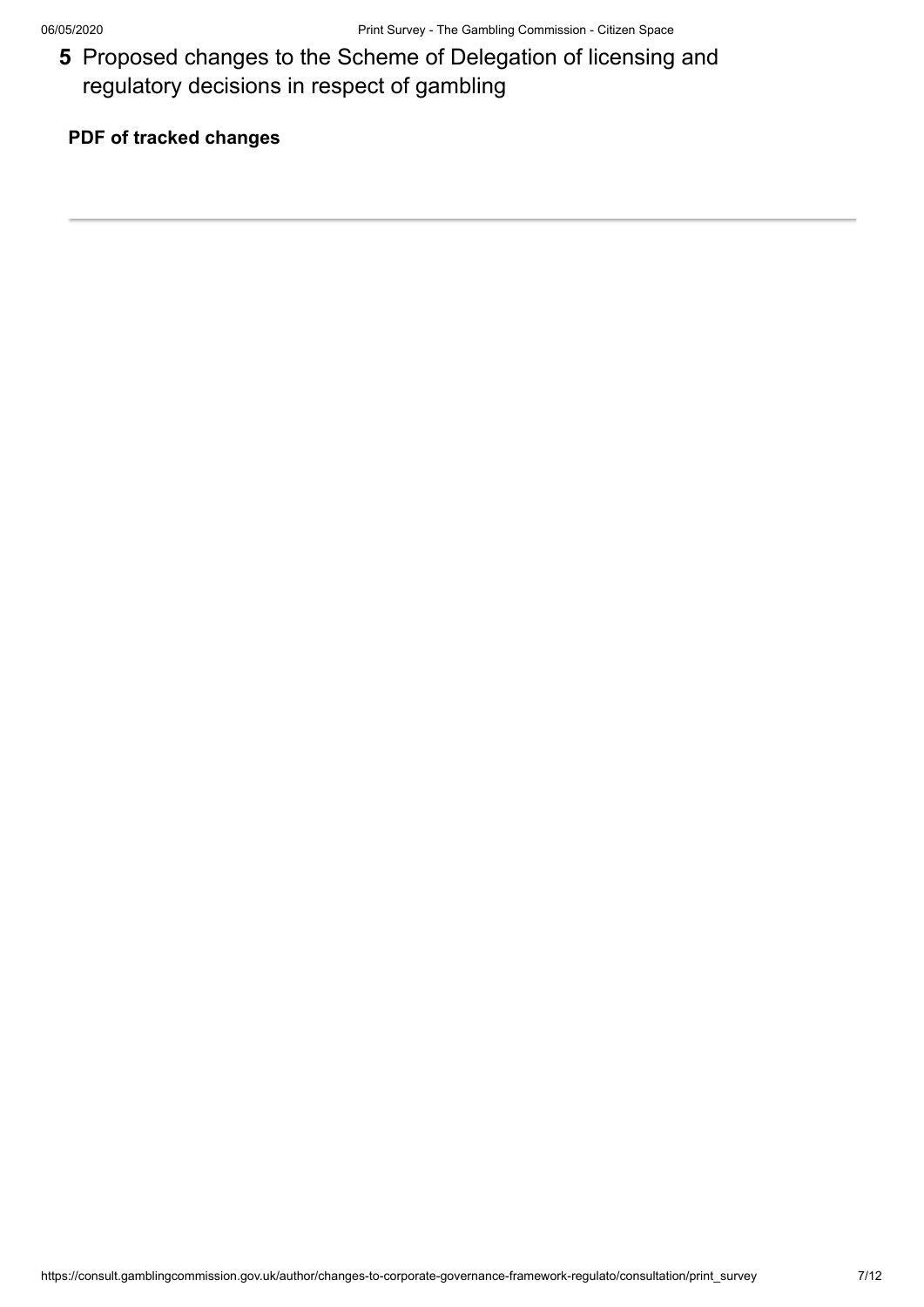**6** Proposed changes to regulatory decisions: procedures and guidance for regulatory hearings

### **PDF of tracked changes**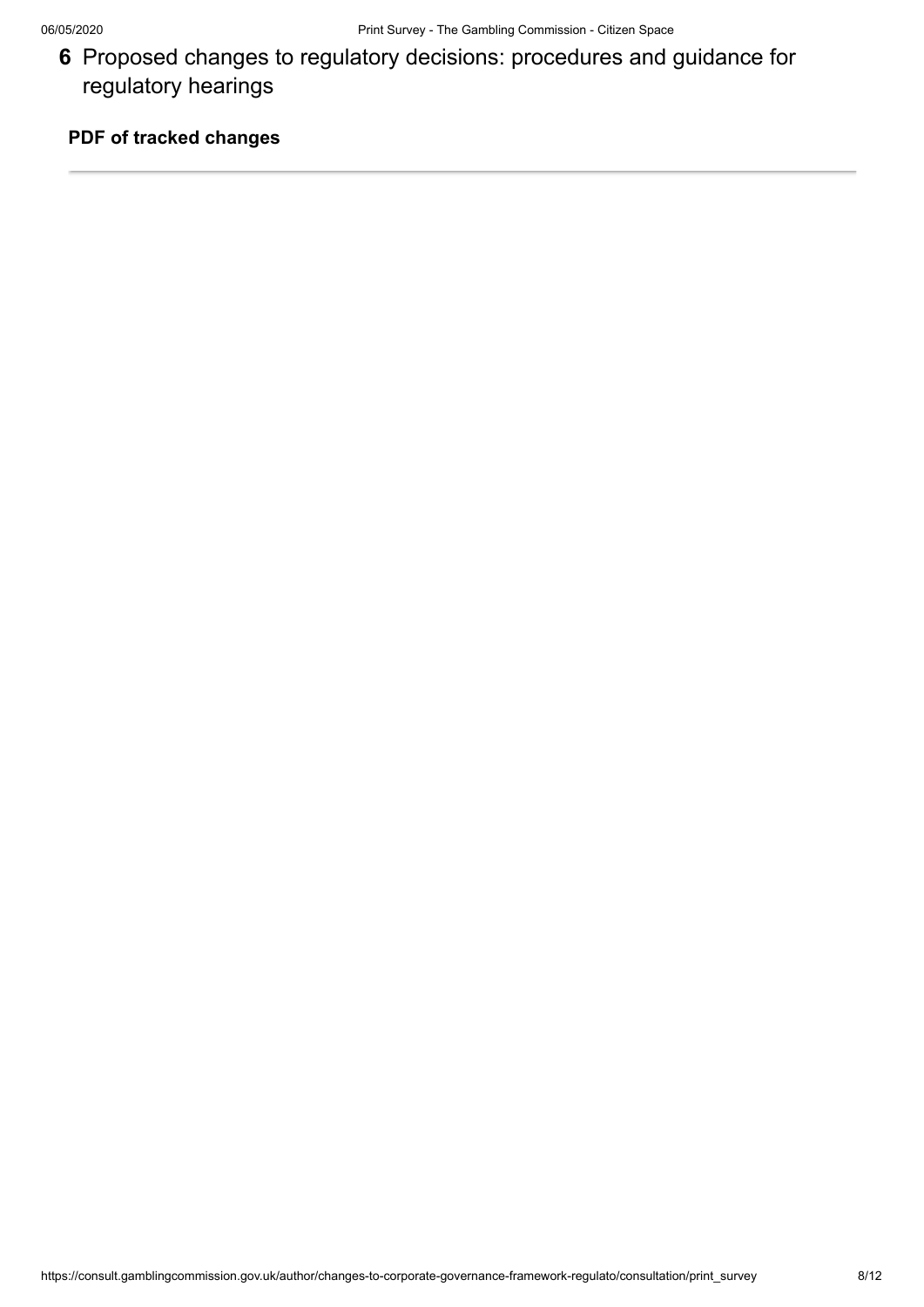**7** Proposed changes to Licensing decisions: procedures and guidance for licensing hearings

### **PDF of tracked changes**

**Questions**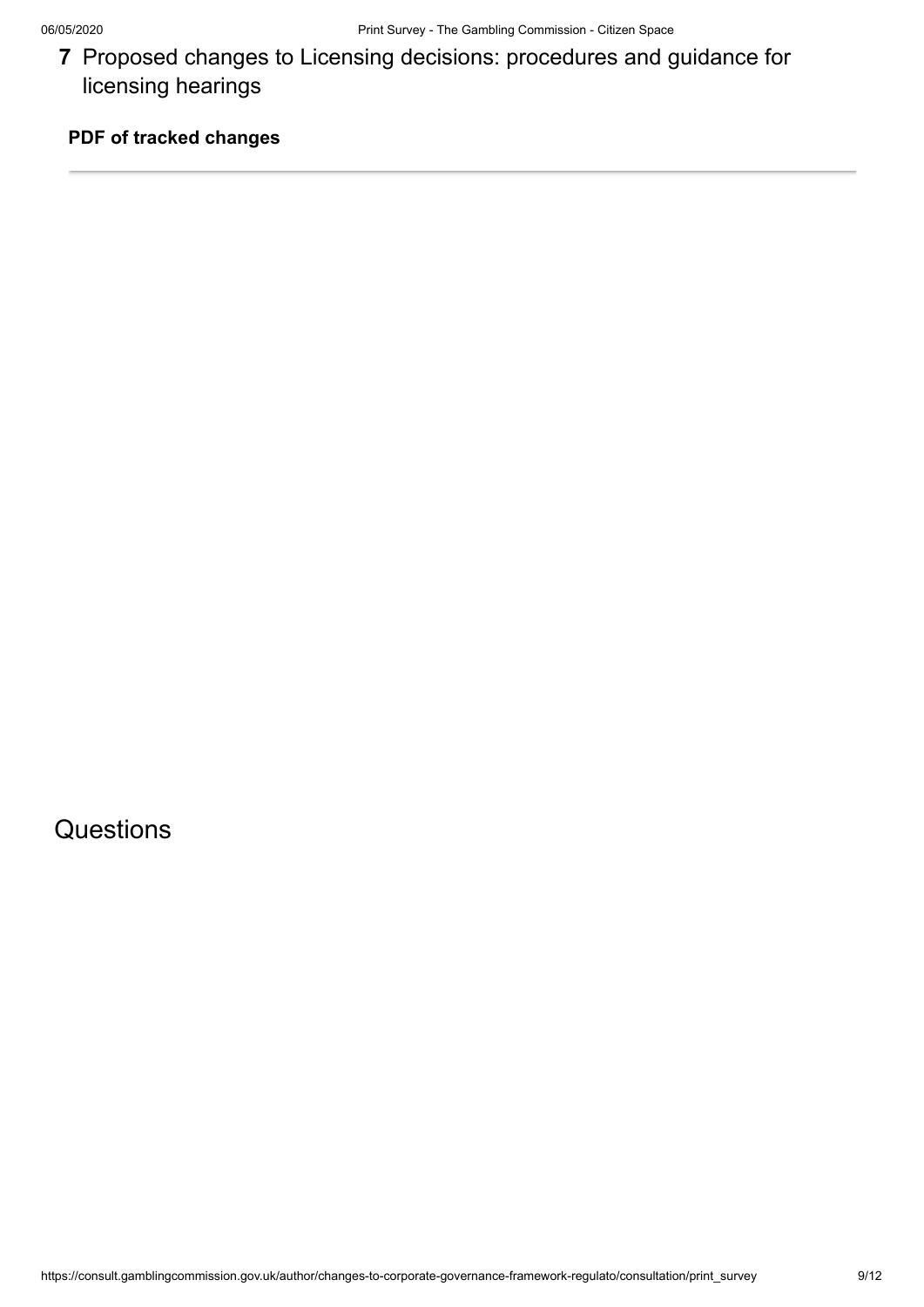### **8** Do you agree with the proposal to use adjudicators on regulatory panels?

*Please select only one item*

 $\bigcap$  Yes  $\bigcap$  No  $\bigcap$  Don't know

Question 4 comments

**9** Do you agree with the proposed changes to the 'Scheme of Delegation of

licensing and regulatory decisions in respect of gambling'?

*Please select only one item*

|  |  | Don't know |
|--|--|------------|
|  |  |            |

#### Question 5 comments

| ,我们也不会有什么。""我们的人,我们也不会有什么?""我们的人,我们也不会有什么?""我们的人,我们也不会有什么?""我们的人,我们也不会有什么?""我们的人 |  |  |
|----------------------------------------------------------------------------------|--|--|
|                                                                                  |  |  |
|                                                                                  |  |  |
|                                                                                  |  |  |
|                                                                                  |  |  |
|                                                                                  |  |  |
|                                                                                  |  |  |
|                                                                                  |  |  |
|                                                                                  |  |  |
|                                                                                  |  |  |
|                                                                                  |  |  |
|                                                                                  |  |  |
|                                                                                  |  |  |
|                                                                                  |  |  |
|                                                                                  |  |  |
|                                                                                  |  |  |
|                                                                                  |  |  |
|                                                                                  |  |  |
|                                                                                  |  |  |
|                                                                                  |  |  |
|                                                                                  |  |  |
|                                                                                  |  |  |
|                                                                                  |  |  |
|                                                                                  |  |  |
|                                                                                  |  |  |
|                                                                                  |  |  |
|                                                                                  |  |  |
|                                                                                  |  |  |
|                                                                                  |  |  |
|                                                                                  |  |  |
|                                                                                  |  |  |
|                                                                                  |  |  |
|                                                                                  |  |  |
|                                                                                  |  |  |
|                                                                                  |  |  |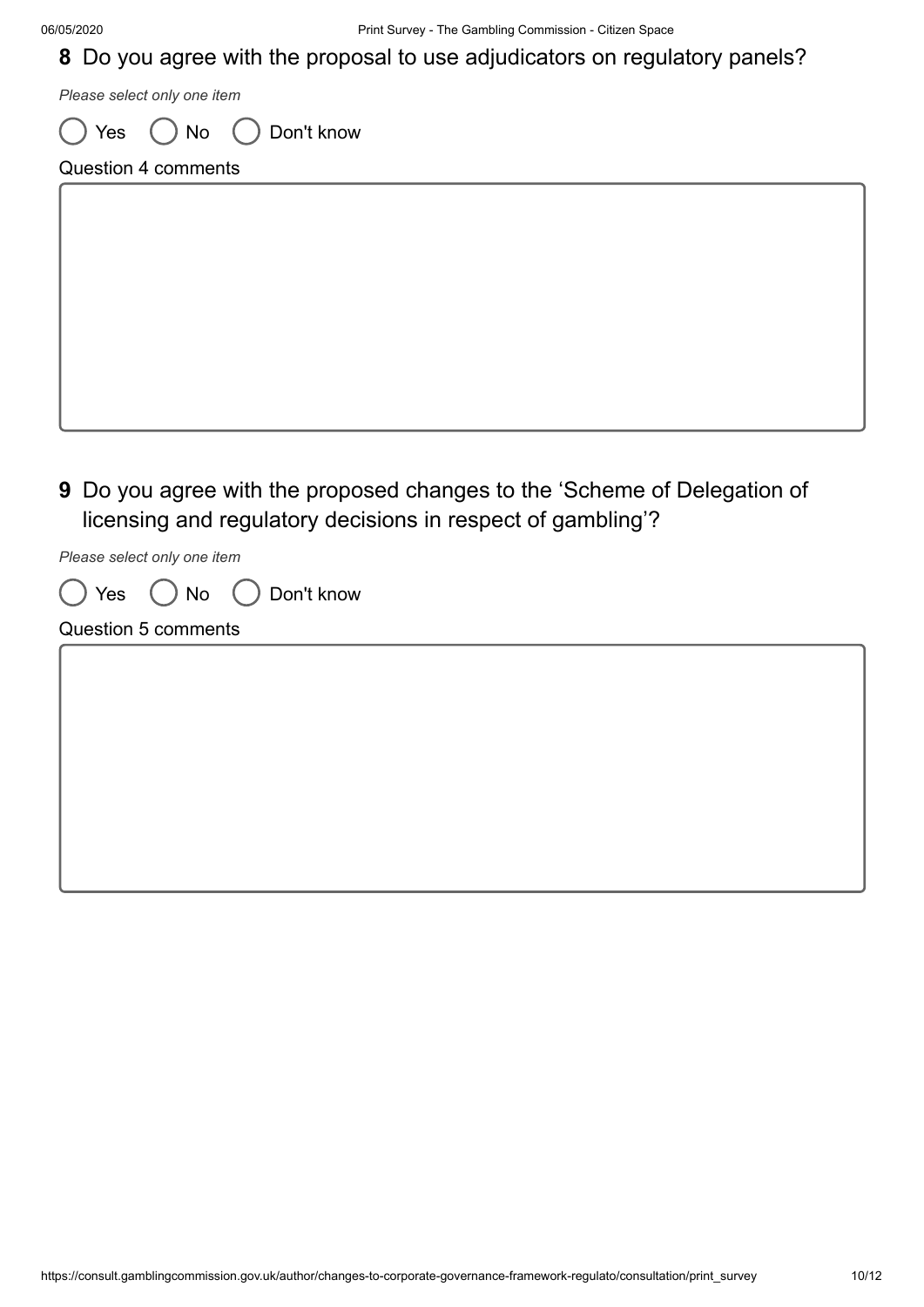**10** Do you agree with the proposed changes to 'Regulatory decisions: procedures and guidance for regulatory hearings'?

*Please select only one item*

) Yes  $\bigcap$  No  $\bigcap$  Don't know

Question 6 comments

**11** Do you agree with the proposed changes to 'Licensing decisions: procedures and guidance for licensing hearings'?

*Please select only one item*

|  | Don't know |
|--|------------|

Question 7 comments

# Before you submit your response